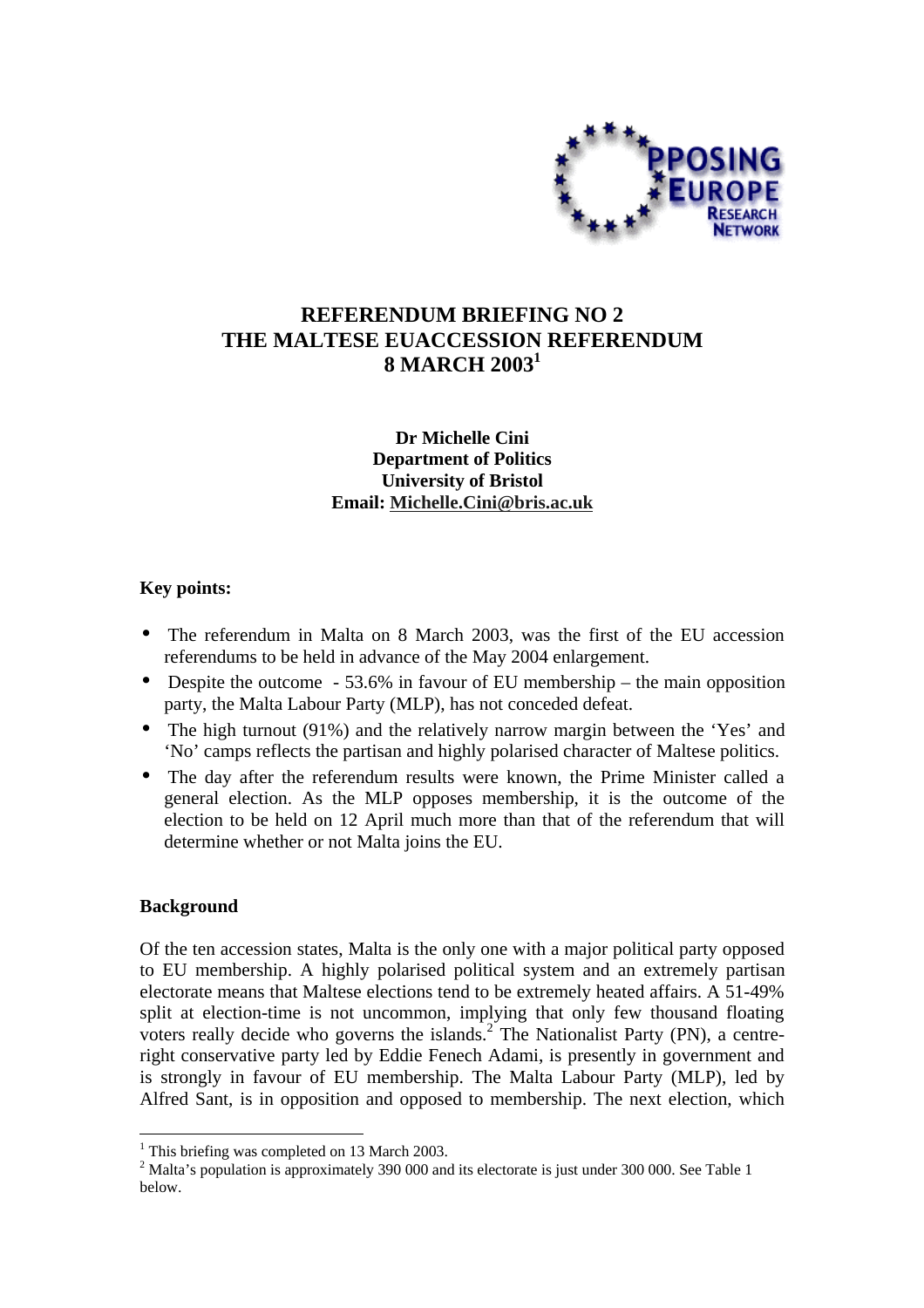had to be held before January 2004 (that is, before enlargement) has been called for the 12 April 2003.

The Maltese government first applied to join the EU in 1990. Although the European Commission issued a mildly positive Opinion in 1993, a victory for the Malta Labour Party (MLP) in 1996 led to a freezing of the application. When the Labour government fell unexpectedly in 1998, the newly elected Nationalist government reactivated the old application and successfully negotiated a deal, comprising 77 derogations.3 . The referendum question was confirmed on 6 January 2003 as 'Do you agree that Malta become a member of the European Union in the enlargement that will take place on 1 May 2004?' and the package was put to the Maltese electorate in a referendum on 8 March 2003.

## **The Campaign**

The referendum campaign was acrimonious, with accusations of anti-democratic behaviour and outright lying thrown about by both camps. The announcement that the referendum would be held on 8 March was made on 29 January which meant that there followed just over five weeks of campaigning. 8 March was also the date set for local elections, to be held in around one-third of localities.

While the Maltese people seemed to be split on the issue of EU membership, support for the 'Yes' camp remained pretty solid at around the 50% mark during the campaign. Polls suggested that the 'No' camp had a hard core of somewhere between 20-30% of voters, but that around a quarter of the electorate remained undecided.<sup>4</sup> The outcome was certainly no foregone conclusion.

The campaign was characterised by legal wrangling over names appearing on the electoral register. With the margins between the 'Yes' and 'No' camps so small in Malta, this was perhaps to be expected. In all, around 2600 applications were made to strike people off the register, with the most high profile concerning Arnold Cassola, the EU spokesman for the Greens  $(AD)$ .<sup>5</sup> The Labour leader also filed a writ against the Prime Minister for slander over a claim made in the course of the campaign.

The 'Yes' camp consisted of the 'Iva Movement' (Yes movement), which had been formed in reaction to the setting up of the anti-EU Campaign for National Independence (CNI, also No2EU) in 1999. While it was hoped to divorce the 'Yes' and 'No' campaigns from party politics by setting up such organisations, there was little doubt that the 'yes' campaign was largely led by the Nationalist Party, while the 'No' campaign was strongly shaped by the MLP, even if a number of high profile 'defectors' made themselves known during the course of the campaign. The Catholic Church, once an important player in party politics, issued a directive to clergy not to comment, but told their congregations that it was their duty to vote in the referendum.

 $\overline{a}$ 

 $3$  These included: a protocol on abortion, a declaration on neutrality, and a financial aid package and a seven year safeguard on the right of EU workers to seek work in Malta, in case an inflow of workers is likely to destabilise the Maltese labour market.

<sup>4</sup> See, for example: D. Cronin 'Maltese opposition strikes a blow in referendum fight' *European Voice* 27 February 2003, p. 4.

<sup>5</sup> See: *The Times of Malta*, 5 March 2003.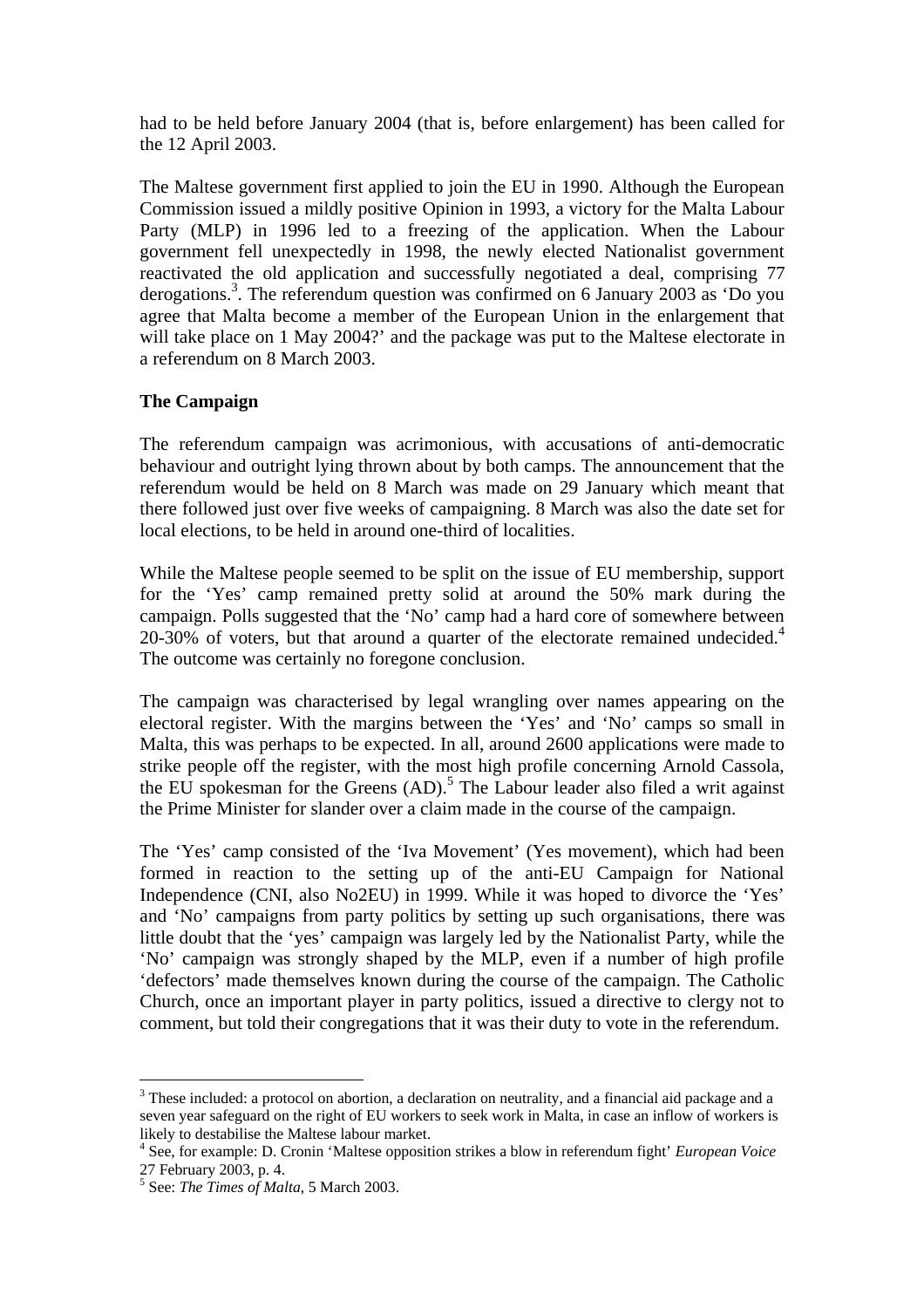The 'Yes' campaign was supported not just by the PN, but also by the tiny third party, Alternattiva Demokratika (AD), the Green party. It also had the support of the vast majority of Maltese organisations, from the influential tourism lobby, in the form for example of the Malta Hotels and Restaurants Association, to a grouping of largely white collar trade unions under the banner of the Confederation of Malta Trade Unions. The English language newspapers also adopted a clear pro-EU stance. Towards the end of the campaign, the Prime Minister ran a press conference which brought together over 30 such organisations to persuade the electorate to vote Yes.

The 'Yes' campaign operated at the level of the general and the specific. At the very general level, the argument concerned Malta's European credentials and its future as a modern European state. More specifically, economic arguments focused on the generally agreed need for Malta to restructure its economy, and that this would be more easily achieved inside the European Union.

Alongside the MLP and the CNI, the 'No' camp was composed of the General Workers' Union (GWU), the largest Maltese trade union, and the pro-Labour media, such as the 'Super 1' TV channel.<sup>6</sup> The 'No' campaign was largely a negative one. The Labour leader, Alfred Sant's more positive notion of a 'partnership' between Malta and the EU (along the lines of the Swiss-EU relationship) aimed to present an alternative to full membership, allowing him to argue that his position was not anti-European. However, the partnership idea was rather vague, did not have the support of the EU, and as such was somewhat lacking in credibility. More successful for the MLP were the negative images of EU membership used by the 'No' camp to warn of: higher food prices, foreigners buying up Maltese property (thereby forcing up house prices and making it impossible for young Maltese to buy their first homes), the prospect of Sicilians or East Europeans taking Maltese jobs, and job losses in the public sector/civil service, to name but a few of the dangers highlighted. Over the course of the campaign Sant produced a cumulative list of the companies that would suffer most from EU membership.

Importantly, after rumours of an out-and-out boycott of the referendum, Sant advised opponents of EU membership to opt for one of three tactics – to vote No, to abstain in the referendum (by registering but not voting) or to invalidate the ballot paper (by writing 'Viva Malta' on it).<sup>7</sup> He also emphasised that he would not necessarily recognise the result of the referendum, repeatedly referring to it as a '*consultative* referendum'.8

### **The Result**

By lunchtime on Sunday 9 March, young people in their cars, honking their horns and waving flags from their car windows ('carcading'), could be heard and seen around the densely populated and largely pro-EU areas of St. Julian's and Sliema. It was not until 4pm, however, that the Prime Minister appeared on television to claim that a majority of voters had opted for EU membership.

 6

<sup>&</sup>lt;sup>6</sup> See: <u>www.qwu.org.mt/about.html</u> for a history of the GWU.<br><sup>7</sup> An example of how this should be done was placed on the MLP website.

<sup>8</sup> See: 'Malte est partagée sur son adhésion à l'UE' *Le Monde* 1 March 2003.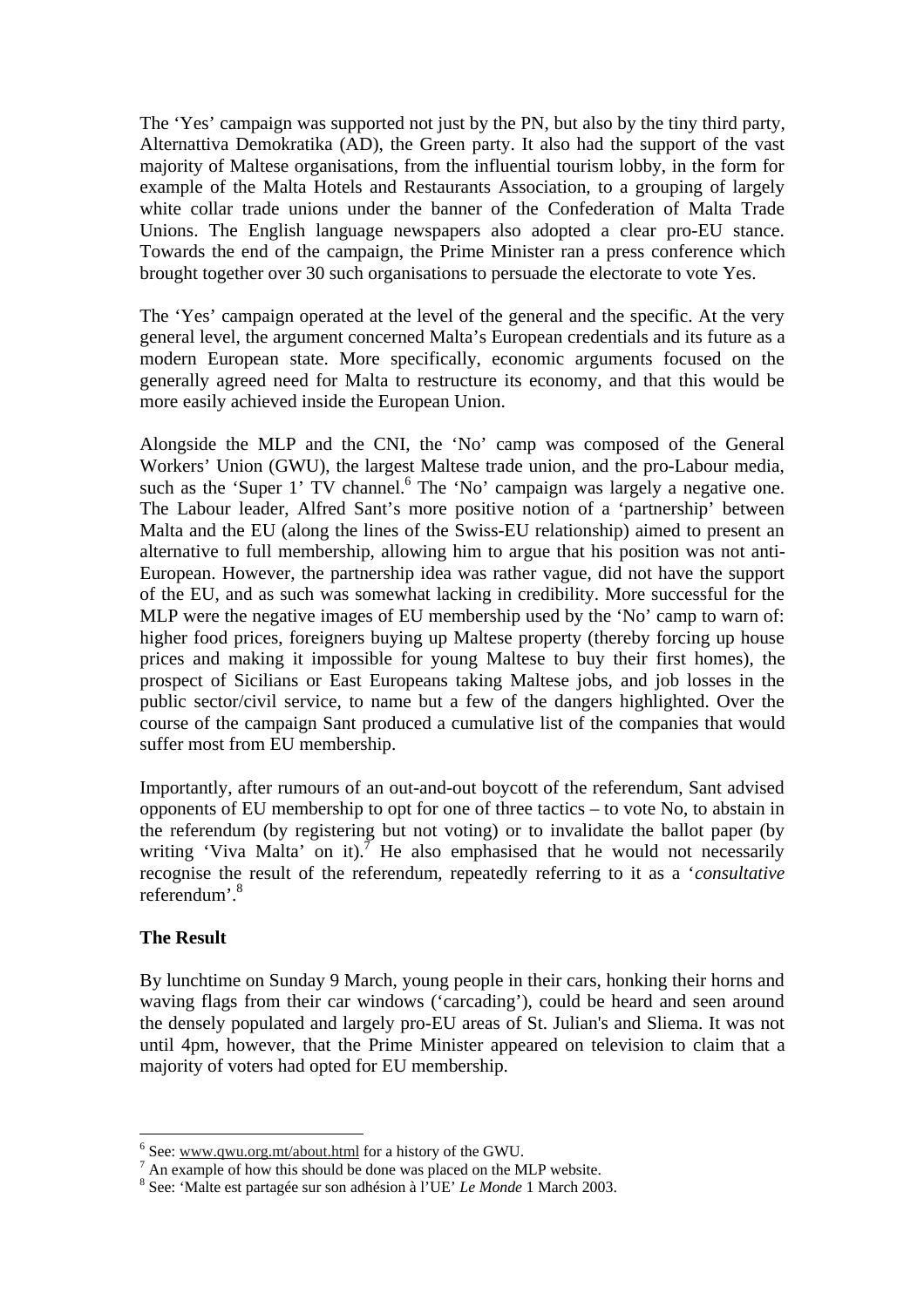The results, confirmed later that day, were that 53.65% of valid votes counted were in favour of EU membership, while the proportion of the electorate against was 46.35%. A total of 266,722 valid votes were counted: 143,094 in favour and 123,628 against. In other words, less than 20,000 votes separated the two camps. While this might appear a very small margin to outsiders, in Maltese terms it was a respectable victory for the 'Yes' camp. Turnout was 91%, again impressive to outsiders, but roughly in line with turnout in recent elections.<sup>9</sup>

## **Table 1**

 $\overline{a}$ 

|                          | Total   | % of Registered | % of Votes | % of Valid |
|--------------------------|---------|-----------------|------------|------------|
|                          |         | <b>Voters</b>   | Cast       | Votes      |
| <b>Registered Voters</b> | 297 881 | 100.00          |            |            |
| Not Voting               | 27 231  | 9.14            |            |            |
| <b>Votes Cast</b>        | 270 650 | 90.86           | 100.00     |            |
| <b>Invalid Votes</b>     | 3911    | 1.31            | 1.45       |            |
| <b>Valid Votes</b>       | 266 722 | 89.54           | 98.55      | 100.00     |
| Yes                      | 143 094 | 48.04           | 52.87      | 53.65      |
| N <sub>o</sub>           | 123 628 | 41.50           | 45.68      | 46.35      |

## **Results of the 2003 EU Accession Referendum in Malta**

## Source: http://www.maltadata.com/ref-vote.htm<sup>10</sup>

The data in Table 1 includes not only the number of valid votes for and against accession, but also information on invalid votes and on the number of registered voters who did not turn out on the day. As a consequence of Alfred Sant's earlier advice to opponents of EU membership, these data are of more than just a general interest.

In what was far from a spontaneous move on the part of the Labour leadership, Alfred Sant also claimed victory in the referendum on the 9 March, telling his supporters to go out on the streets to celebrate. The public order implications of such a decision led the police to close certain roads and to gather around the party clubs, where supporters of each side had congregated.<sup>11</sup> There were some scuffles and minor clashes, as supporters and opponents of EU membership crossed each other's paths on the way to some of the larger gatherings, but no serious disturbances or violence.<sup>12</sup>

Sant, who had himself abstained in the referendum (he registered to vote, but did not do so on the day), claimed victory on the basis that the 'Yes' camp had not won a majority. He calculated that only 48% of registered voters had supported membership,

<sup>9</sup> Note that voting is *not* compulsory in Malta, and that the weather was fine on the 8 March. Note also that turnout in the 1998 election was 93%.

<sup>10</sup> For the results broken down by district, see: N. Fenech 'No room for doubt about vote – PM' in *The Times of Malta*, Tuesday 11 March 2003, at www.timesofmalta.com/core/article.php?id=121484. Note that the referendum results that appear on the MLP website are slightly different from those presented above. See: www.mlp.org.mt<br><sup>11</sup> In the 1970s and 1980s, there was some serious violence at election time in Malta. There were fears

that such violence would return given the strength of feeling over the referendum issue.

<sup>&</sup>lt;sup>12</sup> See: G. Debono and A. Massa, 'Police act to separate rival revellers' *The Times of Malta* 10 March 2003.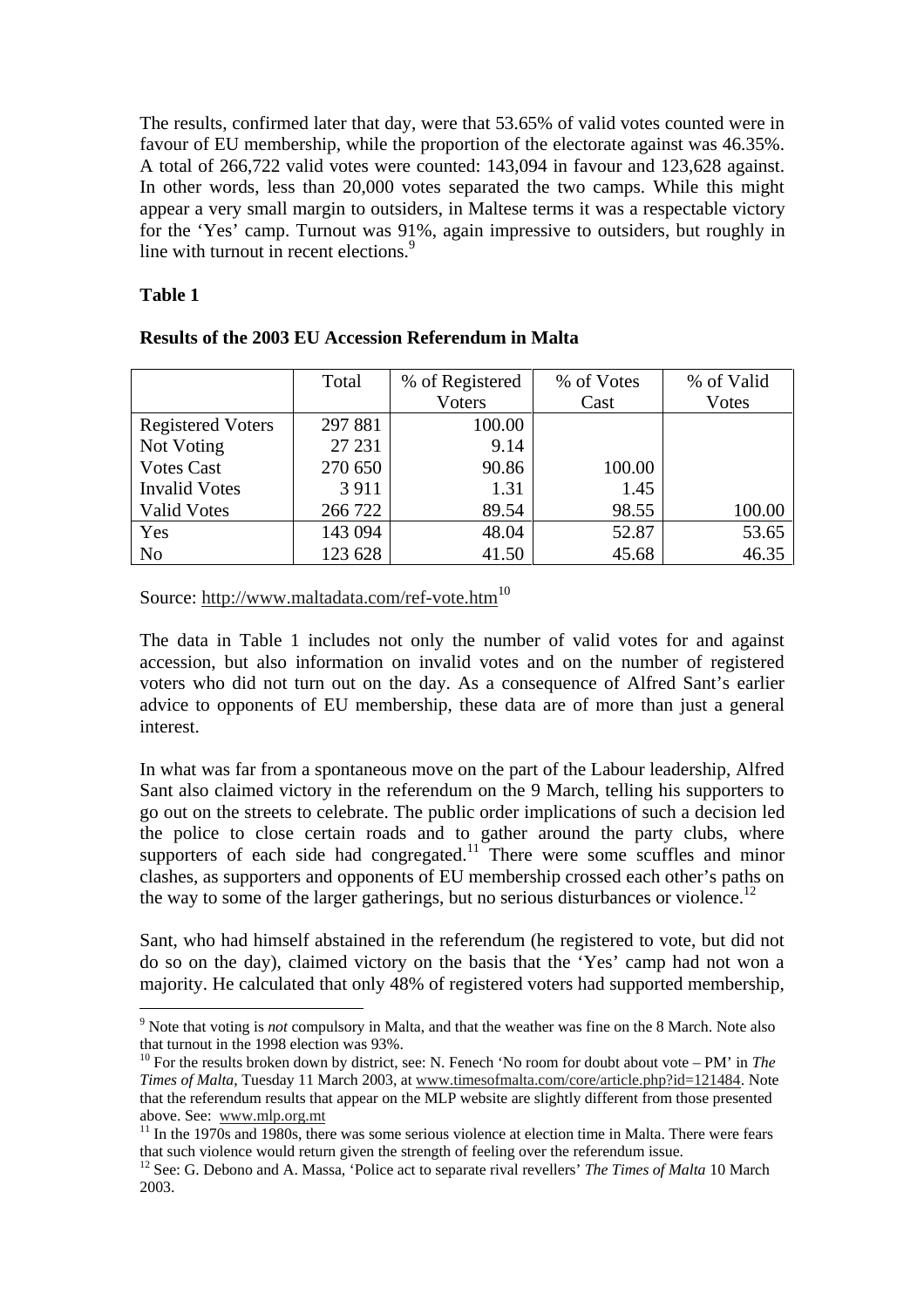assuming that one counted those who had abstained and invalidated their ballot papers as 'No' voters, an assumption which was, not surprisingly, ridiculed by the Prime Minister. Sant argued that only a general election could settle the issue.

The day after the announcement of the results of the referendum, the Prime Minister called an immediate general election for 12 April 2003. This was to be expected, even though no election was necessary until January 2004.

While the polarisation of Maltese politics and the partisanship of the electorate helped to keep most of the MLP's traditional constituency loyal during the campaign, there are many in the Party who would prefer to see Labour adopt a pro-EU line in the future. For Alfred Sant, his anti-EU stance is a matter of principle. Only if Sant goes, is there a chance of Labour shifting its position on EU membership. By calling quick elections, the Prime Minister increased his own chances of winning the next election. This is not only an expected consequence of his success in the referendum, but also because it has made it less likely that the MLP will have time to change its leader (with only six weeks to go before the election). Sant has also been able to cling onto the leadership as a by-product of the Prime Minister's decision to call the election sooner rather than later, as well as cleverly claiming a victory in the referendum. However, while Sant may survive, at least in the short-term, Labour's chances of winning the election on an anti-EU platform seem rather slim (though this, of course, remains to be seen!).

#### **Conclusion**

 $\overline{a}$ 

This paper has reviewed briefly the background to and the campaign and results of the Maltese EU accession referendum. It has shown how the polarised nature of the Maltese party system, partisanship amongst the Maltese electorate, and internal party politics has shaped the outcome of the 2003 referendum. However, the conclusion is an interim one. The referendum settles very little and for the moment the uncertainty about Malta's accession continues.

The general election, which is to be held on 12 April will decide whether Malta joins the EU in May 2004. Prior to the referendum polls suggested that support for the Nationalist Party has been running approximately 5% lower than support for EU membership.<sup>13</sup> Clearly, there was some disaffection with the government over its handling of the economy. However, in an opinion poll conducted immediately after the referendum, 49% of the electorate said that they would vote Nationalists and 23.3% Labour (and 23% refusing to respond to the question) only a slightly lower proportion than suggested by EU polls prior to 8 March.<sup>14</sup> While on this basis the outcome of the election looks likely to be in the Nationalist Party's favour, the margins are so slim as to make predictions difficult. Yet is we assume a Nationalist victory on 12 April, this is likely to lead not only to the Maltese EU accession, but also to a change in the Labour Party leadership. Given that a January 2003 poll suggested that Labour Party support would increase by almost 10 points if it altered

<sup>&</sup>lt;sup>13</sup> See: 'Voting Intentions in referendum, election' *Times of Malta* 26 January 2003.<br><sup>14</sup> See: '67% disagree with MLP interpretation. PN leads with 49%; 88% think EU issue will dominate election campaign' *Sunday Times of Malta* 16 March 2003. Note that the *Times of Malta* is an unequivocally pro-Nationalist, pro-EU newspaper.